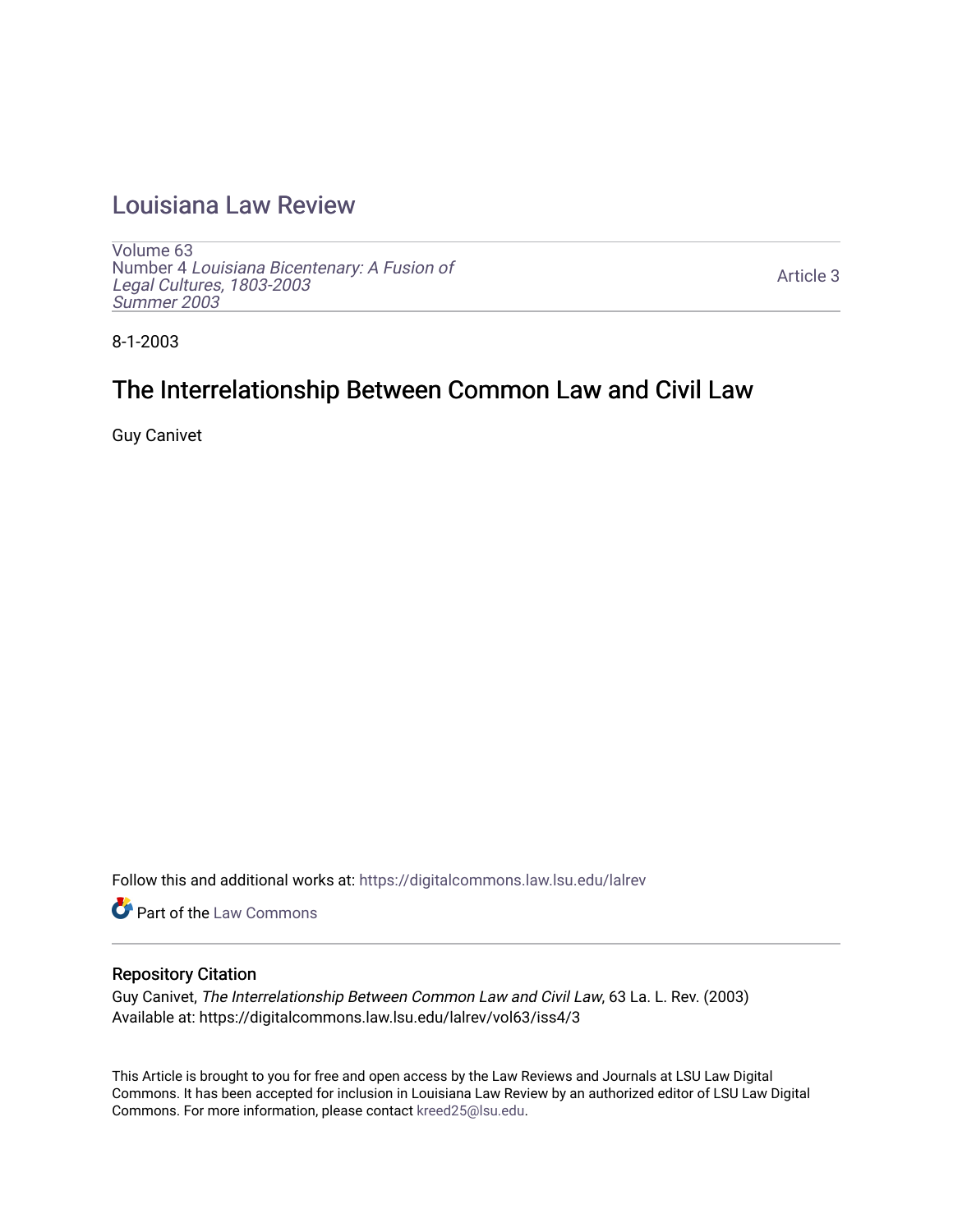### **The Interrelationship Between Common Law and Civil Law**

### *Guy Canivet"*

When we talk about the "interrelationship" between two legal systems, it is not the similarities or differences in the substantive law that really count, but mostly the different types of encounters and exchanges between the legal systems that are created in each legal culture. A legal culture is a spirit, a mentality, a set of reflexes of the legal professionals facing a practical problem. As the great jurist of the 19th century Rudolf von Jhering wrote in his book *The Spirit of the Roman Law in the Different Phases of its Development,* 

While rules reveal themselves from the outset, while institutions and definitions oflaw announce themselves in their implementation, the driving forces of the law are buried at the deepest level of its intimate essence. They only operate little by little by infiltrating, it is true, into the whole of the organism, but they nowhere manifest themselves necessarily in a manner evident enough to notice them... They are not rules but qualities, traits of character of legal institutions, general ideas that are not capable of any implementation by themselves, but that have exercised a decisive influence on the formation of practical legal rules.

The two great legal cultures of the world, the common law culture and the civil law culture, refer to two deep conceptions of justice—the manner ofreaching ajust decision. These conceptions can properly be called "deep" because they are linked to a history, representations, legal traditions, political philosophy, and a sociology of legal professions. All these elements form an environment inhabited by narratives, symbols, and meanings implicitly shared by a community, a milieu that, even though it is omnipresent in legal practices, is never expressed as such. Each legal culture is, thus, like an original fold which is the matrix of the mentalities and professional reflexes of a country's lawyers.

Now, the process of globalization is so powerful that, by now, all lawyers have the feeling of living a sort of generalized legal

Copyright 2004, by LOUISIANA LAW REVIEW.

<sup>\*</sup> This is a translation of *Influence croisée de la Common Law et du Droit Civil.* The authenticity of this article was ascertained only by the author.

**<sup>\*\*</sup>** Chief Justice, Cour de cassation (Supreme Civil and Criminal Court of France) (Paris, France). This article has been prepared with the assistance of Ioannis S. Papadopoulos.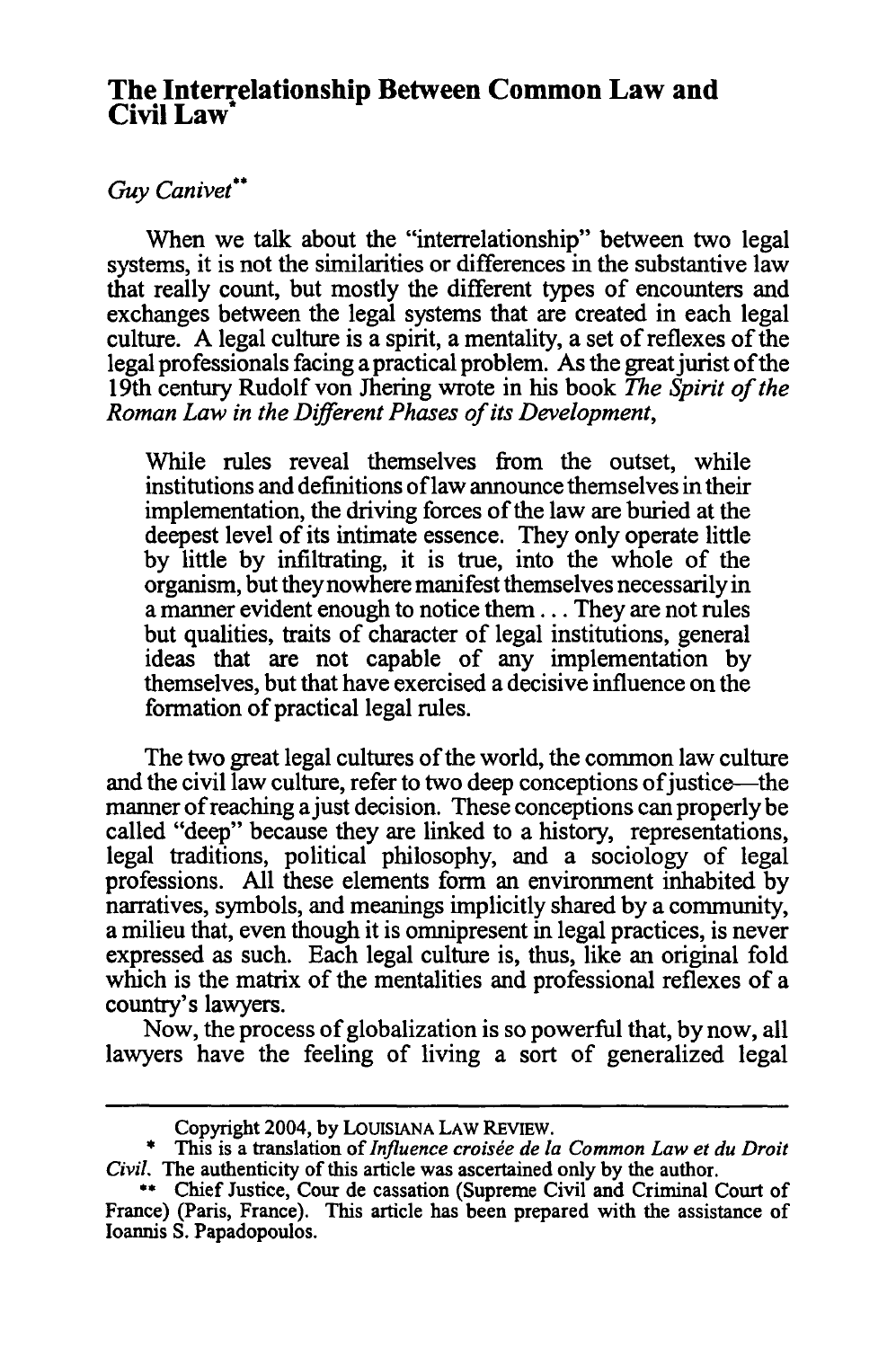acculturation due to the competition legal systems engage in. The reason is that, whatever their national and identity force, the two great legal cultures are certainly not monolithic and closed; they mutually define and influence themselves; they assert themselves in confrontation and comparison much more than in withdrawal and the illusory protection of legal "sovereignism." Culture is not an intangible and frozen dogma, it is not a denial of renewal; it is a dynamic, interactive, and living reality. Since it is peculiar to a legal culture to evolve, and to evolve by opening to other legal traditions, the problem of the receptivity of each legal culture to the others is inevitably raised.

There are, in my view, two forms of interrelationship between the two great legal cultures, common law and civil law, that constitute two corresponding models of legal globalization: *convergence and hybridization.* These models influence the solutions each legal system will give to the same type of problems it has to resolve. They represent two different sensibilities, two modes of encounter and exchange between the universe of common law and that of Romanist law.

#### I. CONVERGENCE

The process of convergence between two legal systems is undoubtedly stimulated by the fact that these systems have the same types of problems to confront everywhere. Law is not an exact science; it is rather a form of realization of practical reason. Lawyers are pragmatic people. They are first and foremost interested in resolving concrete problems by means of the institutional tools they have at their disposal, or through other means that are capable of realizing the expected aims. But since globalization puts us increasingly in a position of grappling with the same types of practical problems, what would be simpler and more natural than to give legal responses that look alike? The model of convergence seems simpler in the eyes of lawyers because it involves only the *institutional* level of justice. We have to discover a parallelism of legal forms that is not interested in knowing if this or that institutional transplant from the country of origin will be compatible with the legal culture and the professional customs of the addressee country.

The principal reason for the existence of the convergence model is undoubtedly the pressure of facts, the imperative-especially material-needs of a country's apparatus of justice. This model gains force as citizens who go to court do not consider themselves anymore as mere users of a sovereign public service on which they have no power. The irreversible movement towards an evaluation of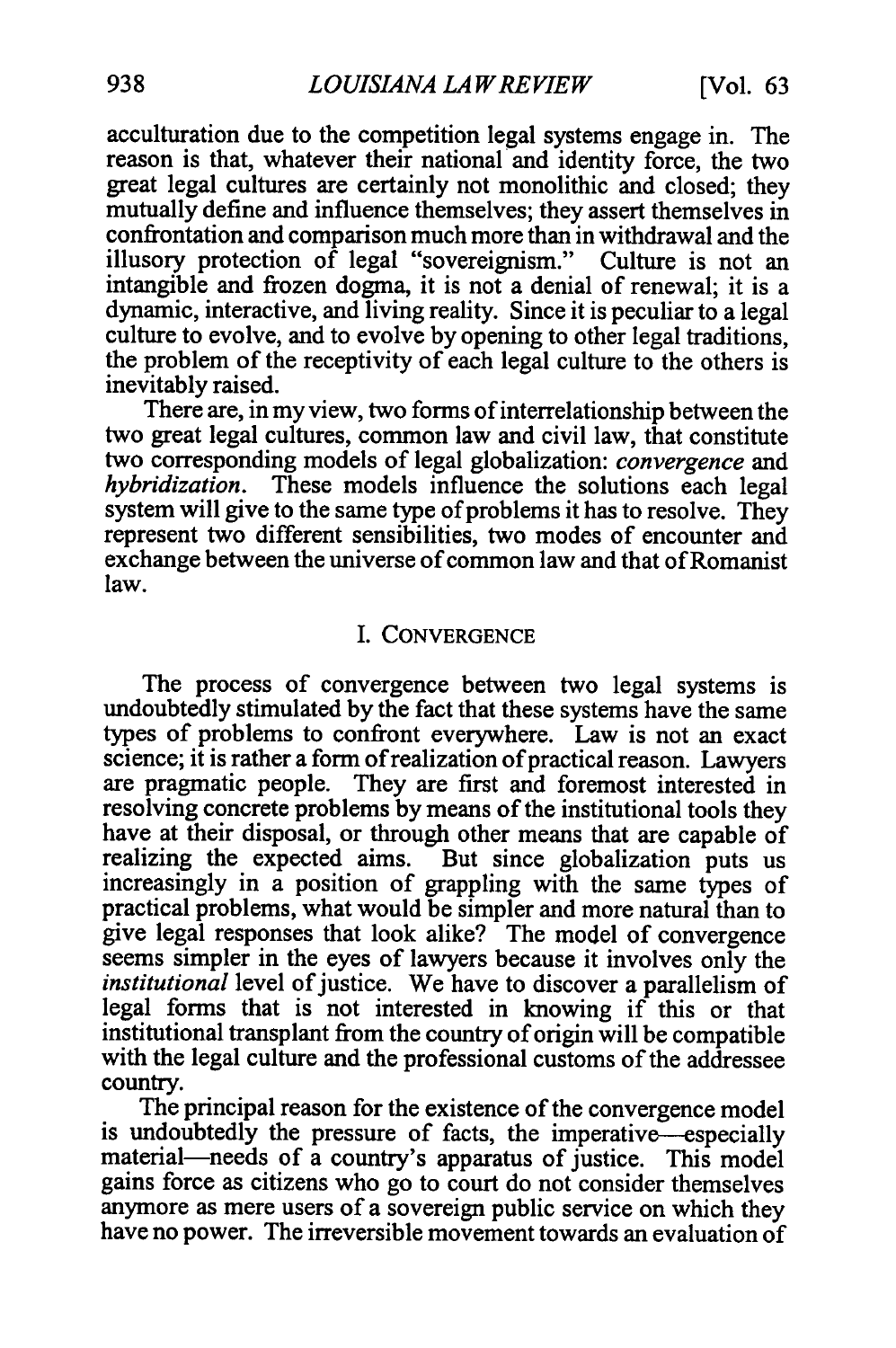the quality of justice and the establishment of a culture of responsiveness in judges show that the former "administered" citizens (administrés) adopt now the posture of true clients of a good that is scarce and that has a certain cost. Consequently, we are witnessing at the same time the rising of a consciousness of the quality-price relationship in the "consumers" of justice and of the taking into account of financial considerations by the government. Of course, one of the main forces of common law systems is exactly the fact that they have integrated very early in their reasoning the criterion of the *efficiency* of justice. The good outputs in the decongestion of the court rolls, the speediness of judicial decisions, and the true respect of legal rules are visible to the naked eye of Continental lawyers. It is, therefore, logical that the latter will have the tendency to copy those foreign solutions that have "proved themselves," as they say. One can summarize all this by saying that the growing influence of the convergence model currently occurring is surely due to the empirical force and to the taking into account of pragmatic and financial considerations by the Continental lawyers.

A good example of this type of influence exercised by the common law universe on French law comes from criminal law: specifically, plea bargaining. Plea bargaining is a form of negotiated justice that has become, by now, one of the main means of exercising criminal policy in the United States. Its principal justification lies in considerations of economy of justice. This institution, that permits the prosecutor to negotiate with the accused a milder penalty if the accused accepts to plead guilty to the charges, was conceived, and then institutionalized, in the United States in order to liberate the most precious resource of justice, meaning the time spent in open trials. It is progressively extending to countries of Latin legal tradition. Indeed, the problem of court overload-most importantly the hearings of immediate appearance in court-has already taken such an extent in our country that the French Department of Justice has put all its hopes in a project called "appearance in court on a previous recognition of guilt" *(comparution sur reconnaissance préalable de culpabilité*). That procedure, just enacted by the French Parliament, will apply to any person who admits to having committed a crime punishable up to 5 years of prison at the most, and will result in a deal on sentencing that will be approved by the judge, and that will lead to a sentence of no more than 6 months of imprisonment without parole.

To what extent does the introduction of plea bargaining in France comply with the model of convergence between common law and civil law? The truth is that institution is purely and simply transplanted into our legal culture only for its virtue of efficiency, without any effort of adapting its underlying philosophy to our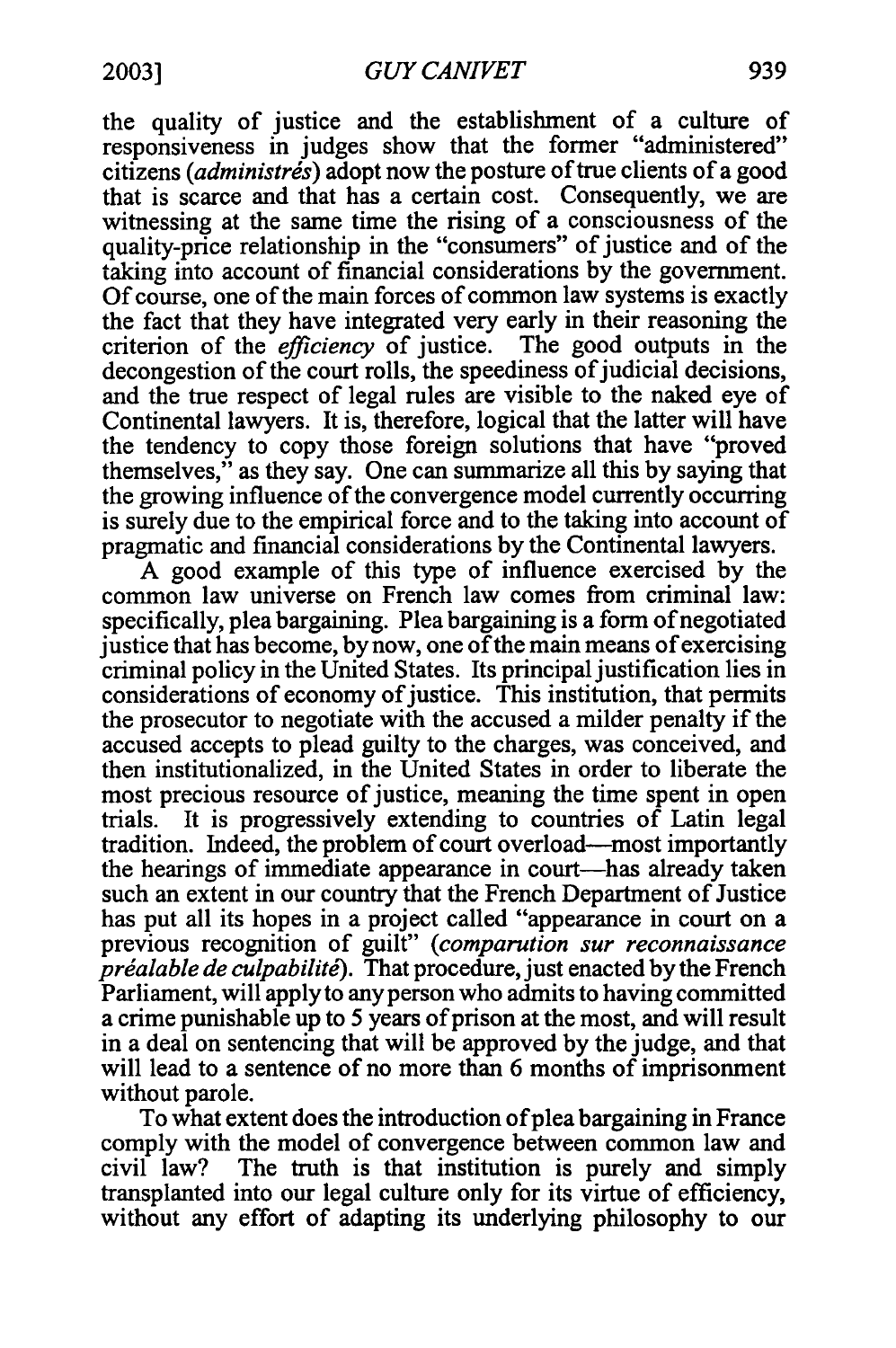cultural background. According to the economic theory of law, plea bargaining is a win-win contract, a rational allocation of resources between the parties. Since each criminal trial is uncertain in its result, the rational accused is induced to avoid a trial where he could be convicted to a harsher penalty than the one he deserves, and the prosecutor is induced to avoid a long and costly trial that could result in too light a sentence or in an acquittal. Thus, the lawyer for the defense and the prosecutor's office agree, following a more or less informal procedure sealed by a written agreement approved by a judge in open court, on a sentence inferior to the maximal penalty provided for by the law, in exchange for a relinquishment by the accused of his right to trial and to due process of law.

But the theory does not withstand reality. The prosecutor disposes of a negotiation power by far superior to that of the accused; he is capable of imposing to the latter a settlement that looks more like blackmail **by** threatening the maximum sentence. We are aware that, **by** that system of negotiation of sentencing, many innocent people have an incentive to declare themselves guilty for crimes they have not committed, for fear of being even more heavily convicted if they take the risk of going to trial. Thus, the idea itself of a public good of justice, that is impartial and respectful of persons' fundamental rights, is undermined.

The dominant penal philosophy in France is very distrustful ofthe economic and utilitarian model of sentencing in the common law. In our legal culture, individual rights normally are not legal titles that can be disposed of freely **by** their holders. The right to a fair trial and the right of due process are absolute and inalienable; they cannot be negotiated or traded off, whatever the anticipated benefit for their holder or for third parties. The criminal trial does not exist in the interest of the parties; the presumption of innocence and the due process rights, that form the axis of every criminal trial, are priceless and cannot be exchanged for a promise of enhanced utility or collective well-being.

Nevertheless, we must note that, even in our system that once attributed a great symbolic force to the penalty of imprisonment, the finiteness of resources has contributed to the fact that henceforth, more and more judges conceive of their **job** as managing the flood of cases rather than rendering justice solemnly. The project of the French Department of Justice shows clearly that in France, despite the cultural barriers separating us from the Anglo-Saxon culture, punishment consisting in the deprivation of liberty is progressively becoming a risk that other people have to manage rationally, or even to trade offin optimal conditions. The convergence here is one-way only. Punishment, a public and solemn form of manifesting social reprobation, an expression of sovereignty that has accompanied the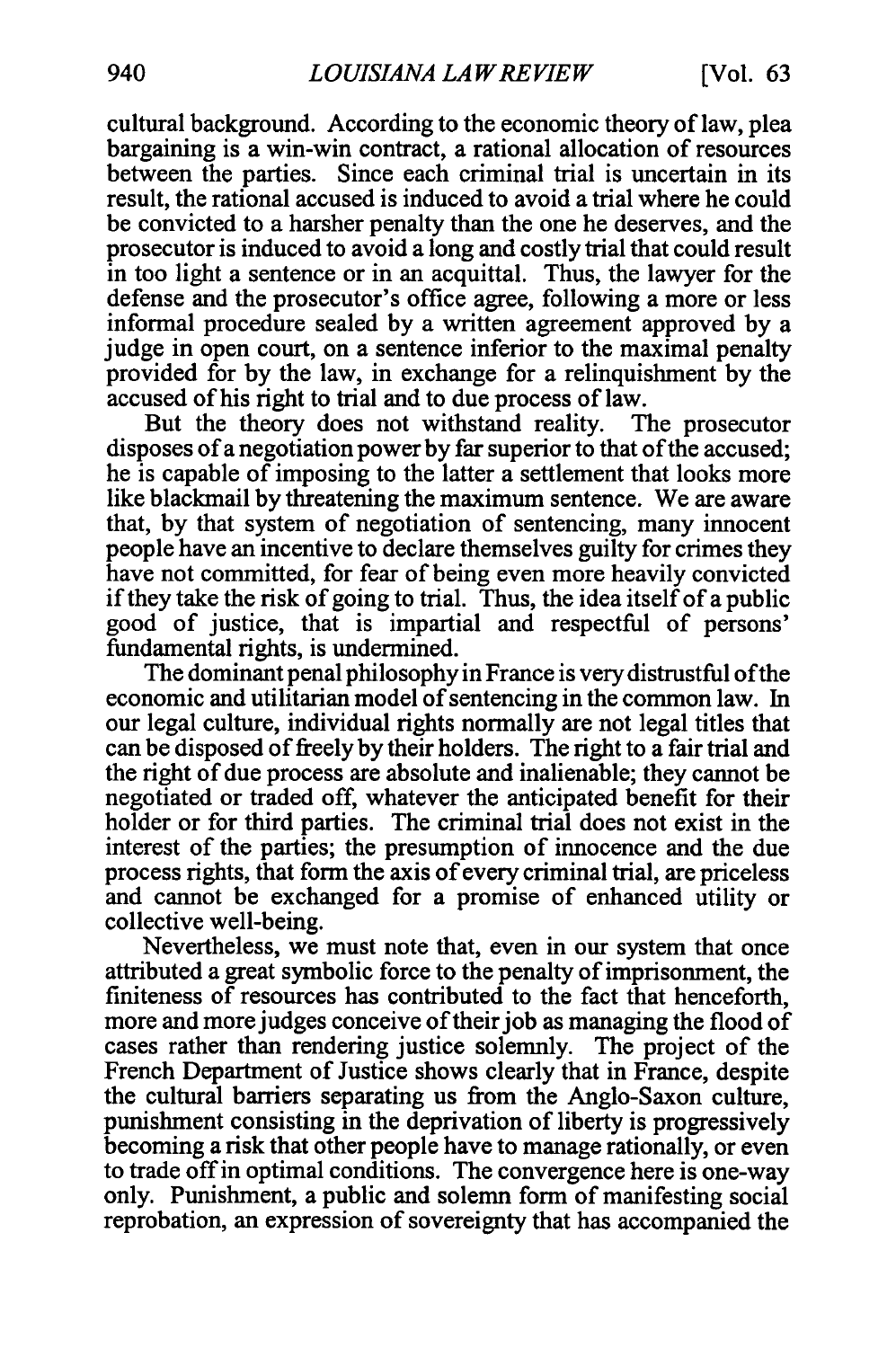birth of the modem State since the Enlightenment, will thus have lost much of its symbolic aura in our legal culture.

#### **II.** HYBRIDIZATION

If the convergence model is, finally, a pragmatic model that rests on the similarity of the problems the two great legal systems of the world have to resolve, the hybridization model is a model taking the form of a mixture of the *structural* elements of these systems. In this case, the differences between the Anglo-American and the Continental legal cultures are not to be overlooked: the difficulties the two judicial systems have to confront are different, or even diametrically opposed. But each system is mutually influenced **by**  the solutions that seem attractive in the other system. The outcome is a procedural or substantive hybridization that results in an original construction mixing elements of both great families of legal systems.

Behind the existence of two legal cultures that assert themselves from the outset as very different, and that resist, consequently, the movement of convergence consciously pursued, we can find some internal evolutions in all democratic countries. These evolutions are induced by globalization. Justice has become a scarce good because it is increasingly popular. By democratizing itself, by becoming a commodity like the others, justice, both in the common law and in the civil law environment, is being transformed. Even though difficulties are peculiar to each legal culture, the challenges that face justice nowadays are universally common: delays and excessive costs, uncertainty, and lack oftransparence and responsiveness to the users. This is the point of departure of the hybridization process. Nevertheless, contrary to the convergence process, hybridization is the sign both of the existence of legal cultures and of their evolution in parallel. Solutions tend, of course, towards a convergence of legal systems, but they do not obliterate the cultural specificity of each system's respective points of departure.

One can see this process at work in the field of civil justice. The famous 1996 Report by Lord Woolf on the access to civil justice in England and in Whales will be used as a basis for the argument concerning civil justice.

It is well known that civil law is a culture of written, and exhaustively codified law, expressed in general commandments that do not leave the judge but a narrow margin of interpretation, but that gives her, on the other hand, in both criminal and civil matters, an active role in the direction of the trial and the management of evidence. It is much less known that civil law is a culture of multiplication of the means of appeal, of safety valves to assure oneself that justice will indeed be rendered. In the common law,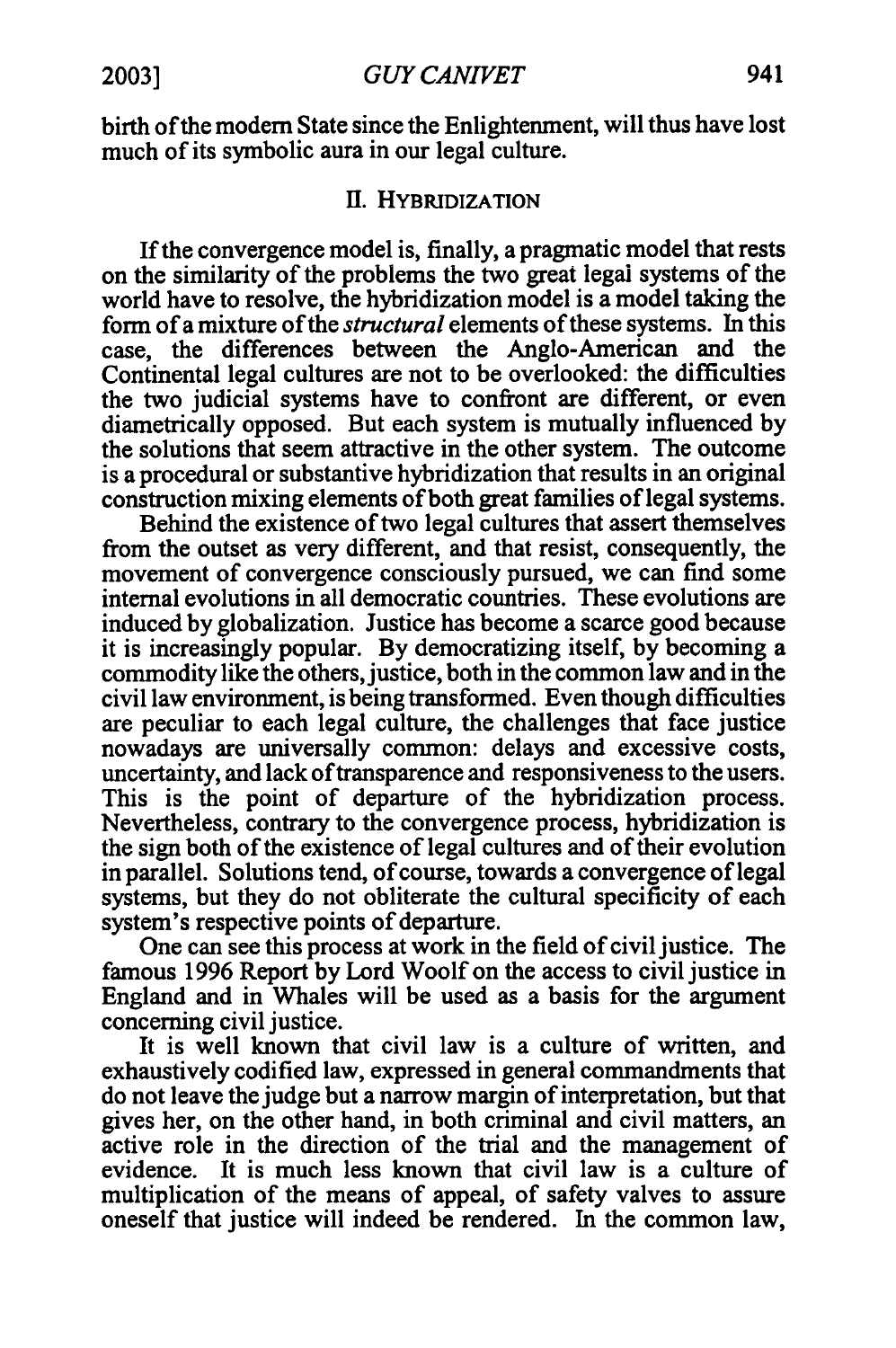justice is rendered by a body of only a few judges—who are, though, of great quality and acknowledged by legal professionals for their excellence. It is, therefore, difficult to accede to judgment, but once that access is granted, everything-or almost everything-is decided in the first degree of jurisdiction (at the trial level); in fact, it is difficult to *enter*into the judicial system, but not to *exit* from it, given that the means of appeal are not absolutely necessary. On the other hand, in France, the big number of judges, their way of nomination, and their status, make the quality of justice more uncertain. This is the reason for the need to multiply the means of appeal in order to make oneself sure of the quality of justice's "final product." One might as well handle the cases quickly at the trial level, since we know that the ultimate decision will be taken at the appellate level, or even at certiorari, which is open to everyone without restriction, contrary to what is the case in the common law countries.

Consequently, the problem of delays and excessive costs exists only at the trial level in a country like England (with the abnormal pretrial swelling of procedural motions and of exchanges of documents), while it exists at the appellate level in France (with the proliferation of dilatory or unfounded appeals, of appeals against restraining orders, etc.). But if the abuses the two systems have to fight against are the opposite (vertical for the French system, horizontal for the English system), the solutions devised on the two sides of the Channel share, in reality, a common objective: that of excluding from the civil courts the cases that merely encumber the court rolls in order to free judicial resources for "real" litigation. In the common law countries, the obstacles to a democratic civil justice, close to ordinary people, are essentially the excesses of the adversarial system. That system leaves the management of evidence and the control over the trial's unwinding soley to the hands of the parties and their attorneys, who are extremely expensive. As said by Lord Woolf in his Report, "the argument in favor of a universal application of the most red-blooded adversarial model is only valid if the problems of time and cost are put aside. The system now works sufficiently well for lawyers and judges, but the ordinary people are kept out of court."

In France, on the contrary, we have a judicial system that is not overly costly for the parties, but that tends to make judges themselves oblivious of the trial's "economic reality." The French judicial system traditionally functions as an administration, and the French professionals have not yet integrated the fact that the resources of justice are finite. The famous principle of the gratuity of public services often goes against the economic rationality of the system.

We are witnessing the fact that the reformers inside common law systems (such as Lord Woolf) are trying to control the legal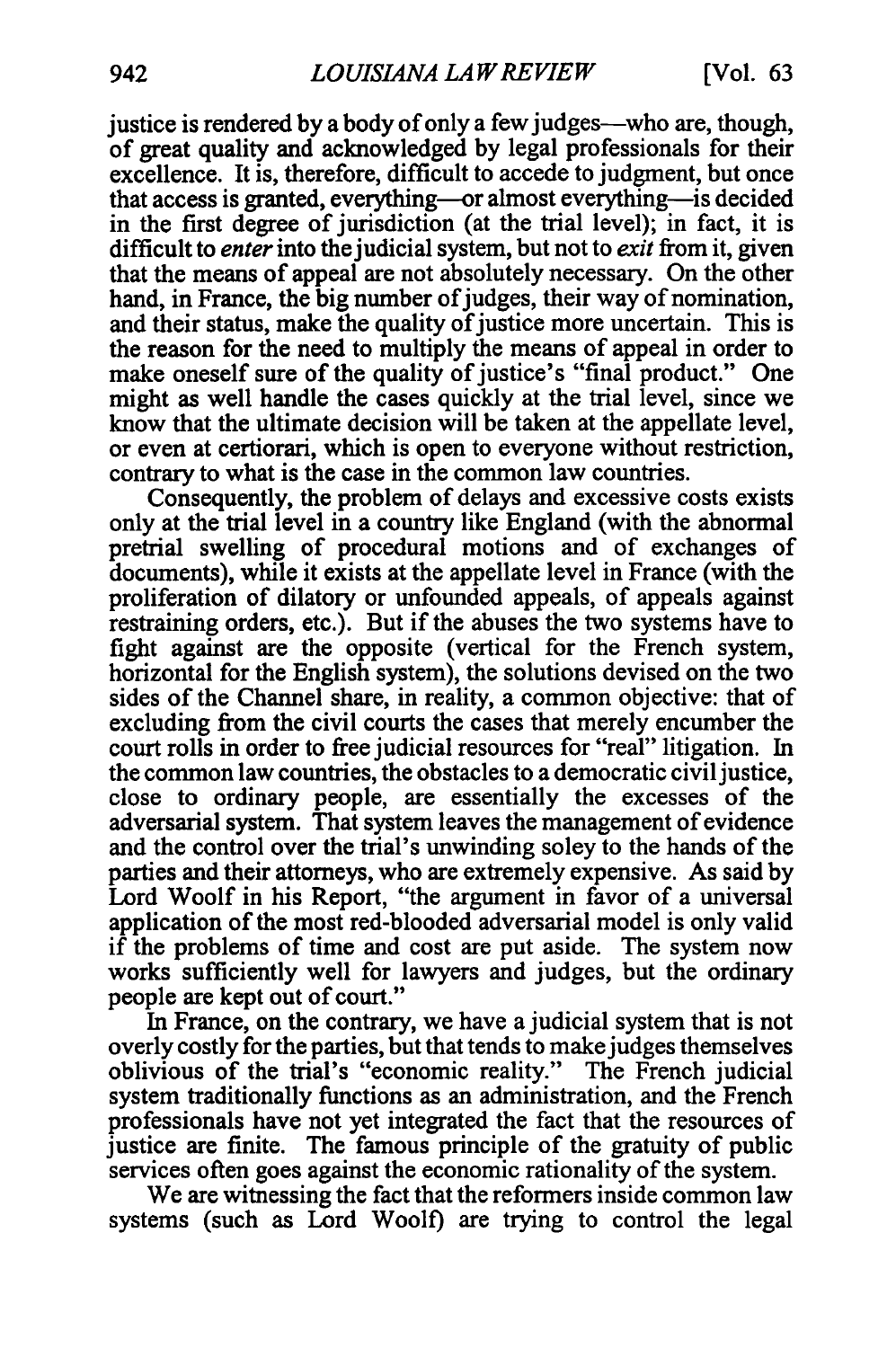professionals **by** breaking their dominion over the functioning ofthe judicial system. For that purpose, they propose some measures broadly inspired at the same time **by** the Continental legal universe (measures such as the public logic of administrative control) and **by**  the liberal culture (measures such as the wide opening and the transparency of the market for legal services). On the other hand, the reformers of Continental systems (like the first president Coulon, author of a report on the desirable reforms in French civil procedure) try mostly to give the legal professionals a sense of responsibility by opening them to arguments of a financial order. But the two systems are heading towards a sort of "mixed economy of justice," by the one borrowing from the other several structural components in order to combine them into a novel assembling.

The need for an economic, administrative, and procedural rationalization of justice that is expressed in both cases by a need for simplification, unification, and standardization of the forms of action, will result in propositions of readjustment and hybridization of the civil trial. Thus, Lord Woolf makes two very Continental propositions for the reform of civil justice in his country: firstly, the active involvement of judges before trial  $-$  judges who would thus lose their immemorial status of neutral and impartial umpires who never leave their courtroom; and secondly, the establishment of a beginning of hierarchy between judges of the same degree of jurisdiction – judges who would thus move away from their superbly solitary image of "legal heroes." The need for a true policy of civil justice is so strong in Lord Woolf's Report that he openly praises, at the end of the Report, the unwavering merits of the codified Continental law: unity, simplicity, and above all, accessibility of the law.

On the other bank, the propositions of the Coulon Report tend also towards a mixed model that borrows several elements from the common law, notably the immediate execution of the trial court decisions in order to restrain the recourse to appeal, and the rehabilitation of the lawyer in civil justice as an instituted check against the *imperium* of the judge that must be preserved in order to promote efficiency in the management of the trial. The appeal to the legal professionals calling them to assume their responsibilities is certainly something new in the civil law universe. This sense of responsibility is required both from judges and from lawyers. We need to create a sense ofresponsibility in the former by making them more responsive to the economic constraints of the trial, whereas the latter must ameliorate the quality of their briefs and arguments.

In fact, this model of reciprocal influence and of hybridization does not respond to a need to copy or, on the contrary, to resist the opposite model, but simply responds to a common need to rationalize